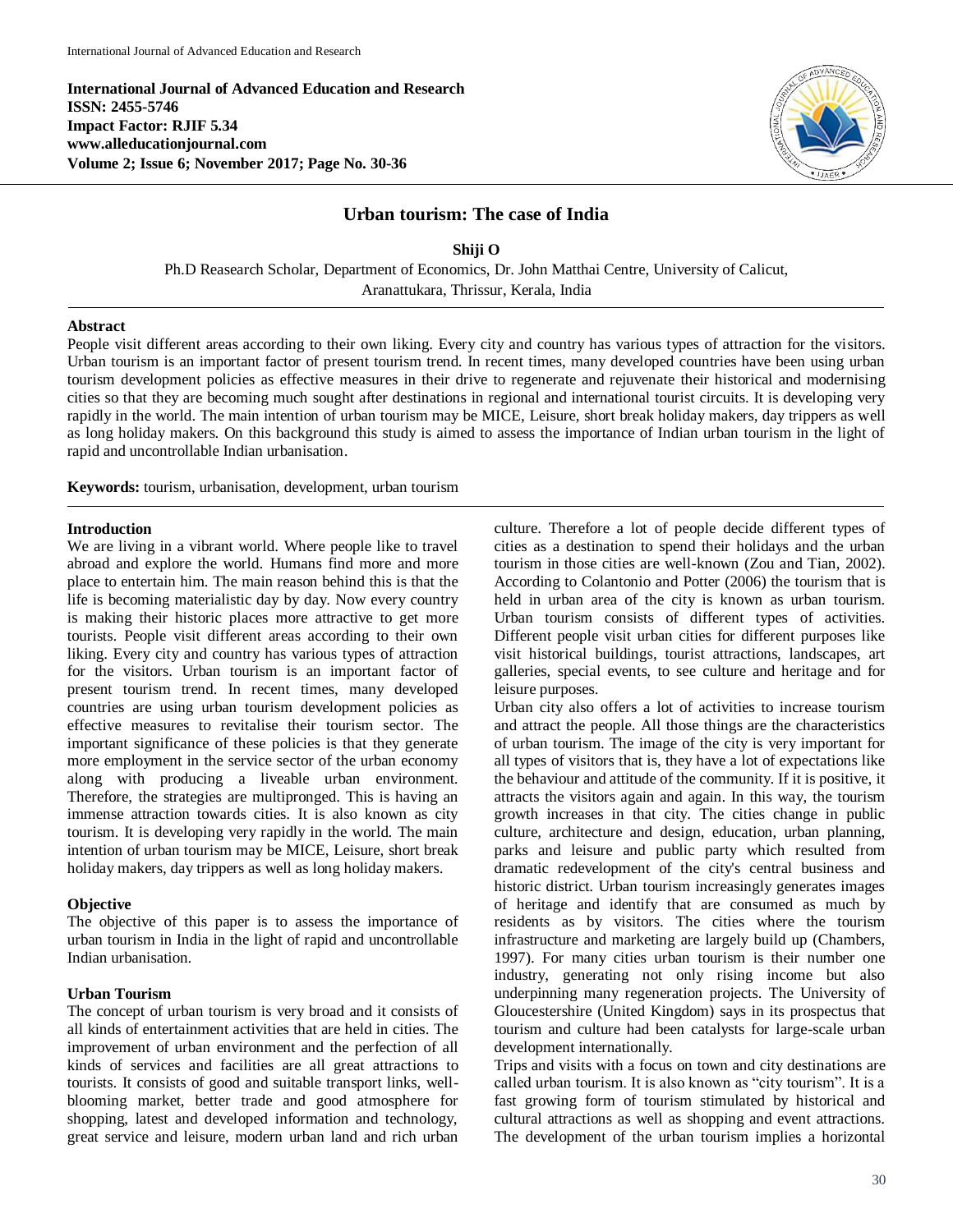and integrator co-ordination of more activities and having the following stages (Profiroiu, 1998):

- Mobilization of all the actors to create a collective dynamics, to listen, inform and encourage their professionalism
- Defining a strategy, which must have as bass the identity of the city, which must co-ordinate the actions from different sectors taken into consideration
- The development of a coherent offer in every domain, considering first of all what already exists and correlating in the organization of this offer the external expectations with the city (Boniface, 1995)
- Fostering the use of the city by everybody (informing and signalling, transport and access)
- Initiating one or more urban events (equipments, holidays, festivals, congresses), which are an essential tool because they can conjugate the economy and culture, the local and exterior actors, the townsmen and visitors, the economical contribution and resuscitation of the urban space
- Promoting the city and the "useful counters".

Urban tourism has got mainly three elements namely primary elements, secondary elements and additional elements. The primary elements include

- $\triangleright$  Cultural facilities
	- Museums and art galleries
	- Theatres and cinemas
	- Concert halls
	- Convention centers
	- Other visitor attractions
- $\triangleright$  Sports facilities
	- Indoor stadiums
	- Outdoor stadiums
- $\triangleright$  Amusement facilities
	- $\blacksquare$  Night clubs
	- Casinos and bingo halts
	- Organized events
	- **Festivals**
- $\triangleright$  Physical characteristics
	- **Historical street pattern**
	- Interesting buildings
	- Ancient monuments and status
	- Parks and green areas
	- Waterfronts (harbour, canal, river)
- $\triangleright$  Socio-cultural features
	- Liveliness of a place
		- **Language**
	- Local customs and costumes
	- Cultural heritage
	- **Friendliness**
	- Security

The Secondary elements are

- Accommodation
- **Catering facilities**
- Shopping
- Markets

The Additional elements are

- Accessibility
- **Transportation and parking**
- Tourist information (Maps, Guides etc.)

According to the opinions of specialists (Kotler Ph, D.Haider, I. Rein, 2004), urban tourism varies from other forms of tourism by the following two elements:

- It takes place in towns having at least 20,000 inhabitants and has as main feature short-term stays which according to the WTO definition mean the trips outside residence for 1-3 nights. Therefore, the only criterion for being different from the other forms of tourism is the demographic one, although in some countries (France, for example) the official statistics show the limit of 2,000 inhabitants in order to define an urban area
- The movement distance should be at least 100 km observing the conditions regarding trips' duration and reason, also taking account of one-day trips.

Along time, the evolution of urban tourism has been influenced by a number of economic, social, demographic, juridical and technological factors. Among them, the following have had an important role in order to improve short-term stays (Stănciulescu G., 2004):

- 1. More and more free time due to the gradual decrease of work time, the increase of studying duration, the retirement age which has become lower, the holidays which have grown longer etc., also due to the development of certain services that significantly contribute in reducing the time spent with chores.
- 2. The increase in people's mobility mainly due to the progress of transportation regarding higher travelling speed and lower travelling costs and also to certain social factors such as the decrease in retirement age according to which old people's mobility diminishes, to which several facilities provided add, the increase in the number of unmarried people and families with no children.
- 3. The transportation growth registered by road and railway networks, high-speed means of transport, air transport deregulation and the openness to new destinations, the emergence of various tariffs.
- 4. Towns' attractiveness equally generated by municipalities' efforts to diversify urban entertainment by rehabilitating historical centres, shopping centres, by improving the quality of urban areas through the development of general and specific infrastructure. These factors have gradually contributed in increasing the importance of short-term stays within urban areas, a phenomenon manifested as a consequence of certain defining features of movements within towns (Ioniţă I., 2006, Law, C. M., 1995, Loftman,  $P)$  [5].
- 5. The lack of seasonality since urban movements takes place all throughout a year irrespective of the season.
- 6. Without prior planning which is also encouraged by the progress in the field of information technology which gives one the opportunity to know any time the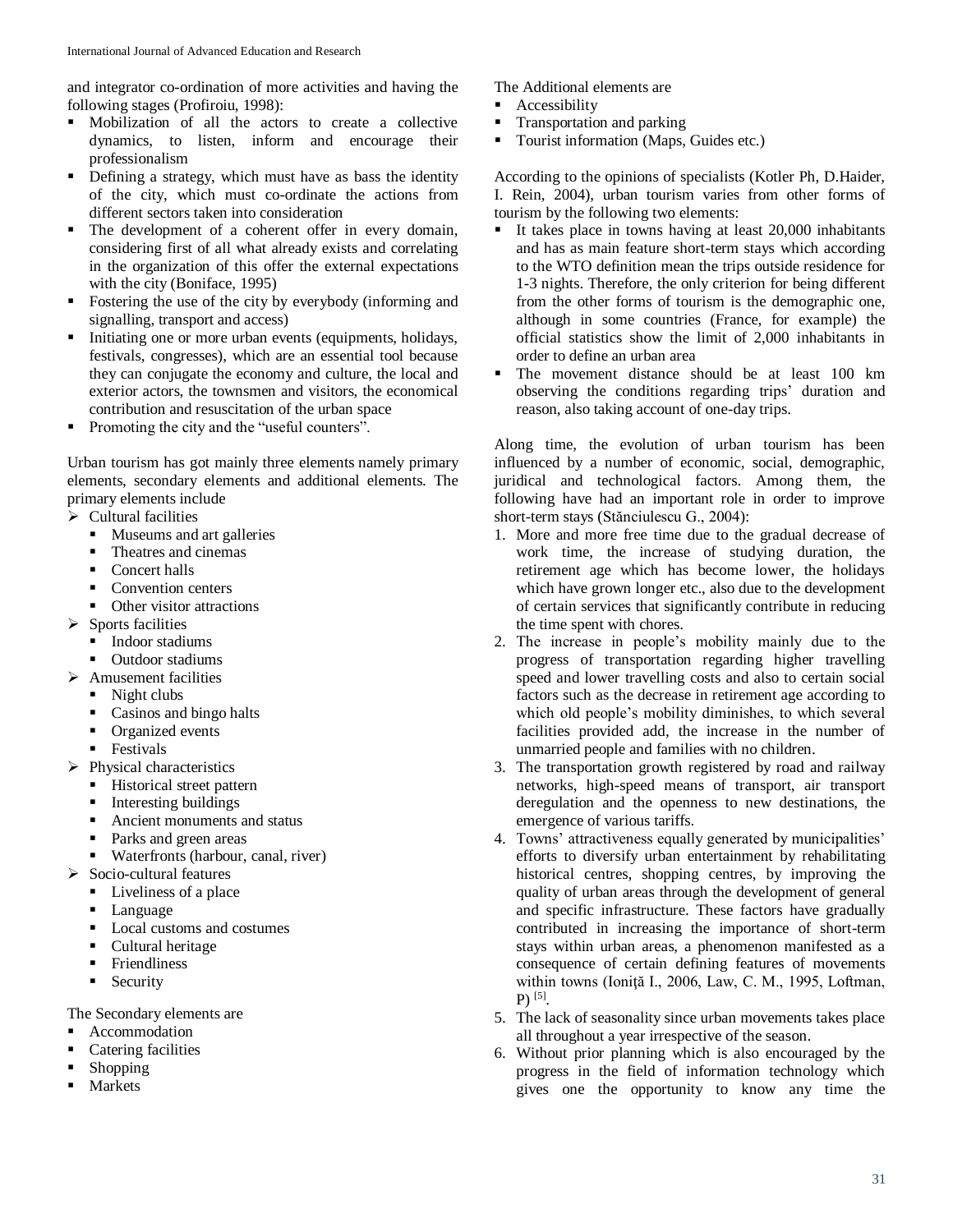possibilities to travel and book accommodation in specific units.

- 7. The short duration of trips is generated by tourists on their own behalf and they are associated with certain events like painting exhibitions, festivals, concerts, entertainment nights, crafts fairs etc.
- 8. They trigger significant financial gains as tourists spend a lot from the cultural point of view, they go shopping, have fun, which is something quite important to a town's economic growth.
- 9. They significantly influence the increase in a town's attractiveness, the efforts made in order to promote the cultural patrimony, the hospitality and the elements of the natural and entertainment environment, thus contributing in a better image abroad and in order to attract tourist flows.

Knowing the peculiarities of the demand in urban tourism is a very hard process because of the national statistical systems that register the number of visitors in an urban area and of people's travelling motivations, they are extremely heterogeneous systems which especially emphasize the stays lasting more than four days as compared to the short term ones and occasional visits (Boniface, P., 1995, Selby, M., 2003).

### **The Emergence of Urban Tourism**

The urban tourism was emerged through a process when tourism was seen as a danger in 1970. The economic conditions after the 1970's were the most significant phenomenon in the city, which allowed tourism to a placed as an important urban function. The economic decline of the cities in the UK, Western Europe and Northern America in the late 1970's highlighted the role of tourism as a catalyst to boost urban economies. Therefore, tourism is suggested as a mean to manage the change and transition of city functions, and then is expanded to become the principal sector in the city economies. In parallel with this, tourism and urban regeneration started to become important activities and received greater attention in the 1980's related to the problems that exist in the city (Ashworth, 1989; Law, 1991)<sup>[5, 2]</sup>.

Related on this, Ashworth  $(1992)$  <sup>[3]</sup> names two conditions how as to the concepts urban and tourism join together, which shows the complexity of relationship between urban features and tourism functions in creating urban tourism. Firstly, the characteristics intrinsic of cities as a settlement type are an instrument in shaping tourism or leisure activities where the roles of urban tourism emerge. Secondly, the function of tourism or leisure also becomes the instrument in shaping important aspects of cities. Moreover, cities are places where various major facilities such as transport, hotel facilities and event facilities are located. Based on this, Blank (1994) identifies five major factors that characterise cities as tourism destinations. They are:

- **Location of high populations, which attract high numbers** of tourists who are visiting friends and relatives.
- Major travel nodes that serve as gateways or transfer points to other destinations.
- Focal points for commerce, industry and finance.
- Harbour concentrations of people services such as education, government or administration centre, health and others.
- Places that offer a wide variety of cultural, artistic and recreational experiences.

From a more comprehensive view, the complexity of urban tourism can be addressed through three elements that involved in it are the tourist, the tourism industry and the city (Fainstein and Judd, 1999). These elements interact and produce a complex ecological system, where each of them is unique but is strongly related. As a new subject for the political economy of the cities, this complexity of urban and tourism relationships has been increasingly discussed from various perspectives and backgrounds such as geography, urban planning and tourism disciplines (Ashworth, 1989, 1992; Law, 1991) [5, 2] .

### **Advantages of Urban Tourism**

Urban tourism, if correctly planned, developed and managed, may create advantages and benefits both to urban communities and overall society (Iordache and Cebuc, 2009). The tourism encourages the development of some new cultural and commercial facilities and improved that can be used both by the residents and the tourists. The tourism permits the collection of necessary funds to preserve the natural, archaeological and historical monuments, art and cultural traditions and most of all, contributes to the improvement of environment quality (Stanciulescu, 2009). Within an urban community, the tourism can bring significant benefits (Stanciulescu, 2009) like

- Creating new work places
- New perspectives for local tourism firms
- New investment possibilities
- Increase of incomes and implicit the improvement of life standards for local collectivity
- Generating incomes from local taxes which can be used for restoration of infrastructure and improvement of the community facilities
- Improvement of the infrastructure whose direct beneficiaries, besides the tourists from the area, will be the residents of that area
- Assurance of the financial sources for conserving the natural areas, art, handicraft, archaeological and historic areas, cultural traditions (European Commission, 1998)
- Improvement of the environment quality (World Tourism Organization, Earth Council, 1997).

Some specialists (Shaw and Williams, 1994) argue that the tourism sustains a low cost of the fund for creating new work places, quickens the economical development through powerful multiplying effects, improves the aesthetic ambience of the constructions from the city and intensifies the facility of spending the leisure time for residents. In the same time it offers support in default of alternatives for developing a solid economical base: if the cities do not compete for the financial resources of the tourists, are likely to lose in the increasing competitions which takes place globally.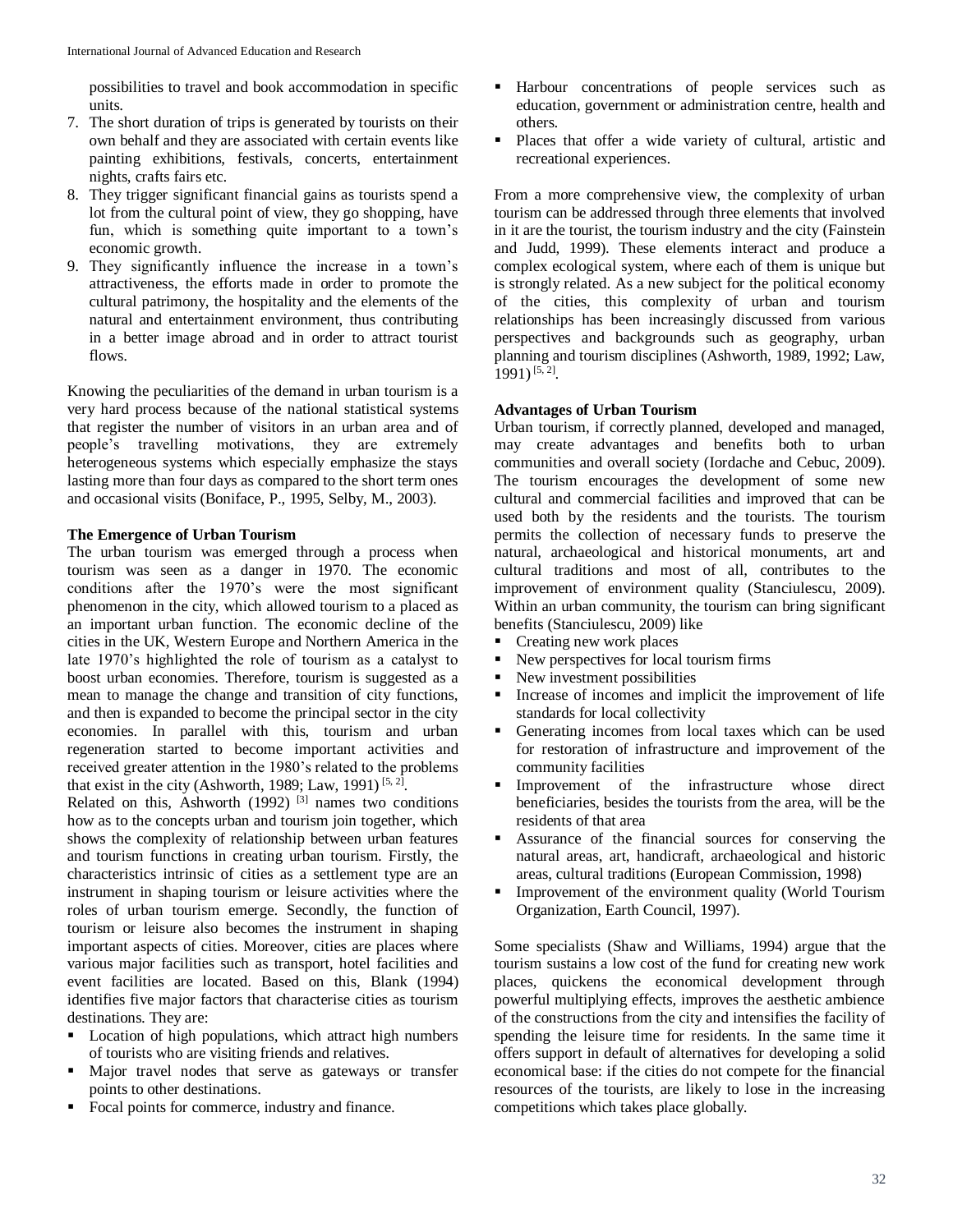### **Urban Tourism in India**

Urban tourism is not a new phenomenon in India since Indian cities have been well known to the world for several centuries. However, in viewing Indian urban tourism development from this perspective, as an instrument of positive urban regeneration it may not be as palatable to many in India as the demand for the establishment of basic urban infrastructure is overwhelmingly high. As the recent population statistics indicate, India no longer lives in villages, instead it is expected that by the turn of this century nearly 305 million Indians will live in nearly 3700 towns and cities of India (http://urbanindia.nic.in/urbanindia/scene.htm). In modest terms this comprises 30 per cent of its total population and sharply contrasts with the scenario of pre-independent India when a meagre 60 million inhabited the urban landscape. During the last fifty years, the population of India has grown two and half times, but Urban India has grown nearly five times (http://urbanindia). India's urban population is quite obviously larger than all the urban populations of the world put to together (barring China, Russia and United States). The trend of urban population in India is shown in the table 1.

**Table 1:** India: urban Population 1901-2011

| Year | Urban<br>population<br>(million) | Percentage of<br>Urban to<br>total population | <b>Decadal</b><br>growth<br>rate (percent) |
|------|----------------------------------|-----------------------------------------------|--------------------------------------------|
| 1901 | 29.9                             | 10.8                                          |                                            |
| 1911 | 25.9                             | 10.3                                          | $-13.38$                                   |
| 1921 | 28.1                             | 11.2                                          | 8.49                                       |
| 1931 | 33.5                             | 12.0                                          | 19.21                                      |
| 1941 | 44.2                             | 13.9                                          | 31.94                                      |
| 1951 | 62.4                             | 17.3                                          | 41.18                                      |
| 1961 | 78.9                             | 18.0                                          | 26.44                                      |
| 1971 | 109.1                            | 19.9                                          | 38.27                                      |
| 1981 | 159.5                            | 23.3                                          | 46.2                                       |
| 1991 | 217.6                            | 25.7                                          | 36.43                                      |
| 2001 | 306.9                            | 30.5                                          | 41.04                                      |
| 2011 | 377.1                            | 31.16                                         | 22.87                                      |

*Source***:** http://urbanindia.nic.in

Although in terms of numbers, the population figures may be overwhelming but in terms of the quality of life and liveability Indian cities do not fare as well. Despite the serious urban planning efforts of the successive governments, the primacy of the mega cities is still a force to be reckoned with in midst of the modest challenge posed from the remaining 19 million cities. The table 2 explains the distribution of urban population in India.

**Table 2:** Distribution of urban population by size

| Size of<br>towns | <b>Population</b><br>Range | No. of<br><b>Towns</b> | <b>Share of Urban</b><br>Population $(\% )$ |
|------------------|----------------------------|------------------------|---------------------------------------------|
|                  | 100,000 & above            | 300                    | 65.20                                       |
| 11               | 50,000 to 99,999           | 345                    | 10.95                                       |
| Ш                | 20,000 to 49,999           | 947                    | 13.19                                       |
| <b>IV</b>        | 10,000 to 19,999           | 1,167                  | 7.77                                        |
| v                | 5000 to 9,999              | 740                    | 2.60                                        |
| VI               | $<$ than 5,000             | 197                    | 0.29                                        |
| All classes      |                            | 3,696                  | 100                                         |

*Source***:** http://urbanindia.nic.in/urbanindia/scene.htm

From the above table it is easily discerned that about  $1/3<sup>rd</sup>$  of urban India lives in metropolitan cities (million plus) and the number of such cities increased from 1 in 1901 to 5 in 1951 to 23 in 1991.It is estimated that the number became 46 in 2011. The positive side of India's urbanisation is the level of its contribution to the national economy as against the rural contribution. The growth of employment (main workers) in urban India during 1981-91 was recorded at 38 per cent against 16 per cent in rural areas and 26.1 per cent in the country as a whole (United Nations Development Program, 1995).

| Year | % of Urban to<br>total population | <b>Estimated contribution</b><br>to national income $(\% )$ |
|------|-----------------------------------|-------------------------------------------------------------|
| 1951 | 17.3                              |                                                             |
| 1981 | 23.3                              |                                                             |
| 1991 | 25.7                              | 55                                                          |
| 2001 | 30.5                              |                                                             |
|      | 37 7                              |                                                             |

**Table 3:** India's Urbanisation and Economic Growth

*Source***:** http://urbanindia.nic.in/urbanindia/scene.htm

The figures shown in the table 3 may well speak for the rapid growth of Indian cities and the growing concentration of population in these centres in years to come. They also indicate the economic potential available, at least in generating employment in different sectors of the urban economy. Before analysing the quality of Indian cities and their capacity to adopt the tourism development policies enunciated in North America and Europe, it is essential to have a glance at existing urban development policies of India.

### **India's Urban Policies**

Since 1950, the urban development policies have come a long way. The Five-Year plans of modern India have given sufficient emphasis to urban India's growing demand for shelter and institution building. During the First Five year plan (1951-56) the concern was to establish organizations such as 'The Ministry of Works and Housing', 'National Building Organisation' and Town and Country Planning Organization to consider the emerging problems of unchecked urbanisation. The construction of Chandigarh was an important milestone in this period. The Second Plan (1956-61) incorporated three new schemes, namely, 'Rural Housing', Slum Clearance' and 'Sweepers Housing'. The Industrial Housing Scheme', enunciated during the first plan, was expanded to more states. The Third Plan focused more on the development of 'Master Plans' for major cities and state capitals such as Gandhi Nagar (Gujarat) and Bhubaneswar (Orissa) were developed. Liberal assistance was provided to state governments to acquire land to develop building sites in numbers. The Fourth Plan (1969- 74) saw to the establishment of 'Housing and Urban Development (HUDCO) to fund remunerative housing and urban development programmes in selected cities. The major thrust of the urban development policy during this plan was to prevent further growth of population in large cities and the creation of smaller towns through spatial location of economic activities. In 1972-73, a central scheme to improve the environmental conditions of urban habitat was mooted focussing on major improvements to urban slums. The Fifth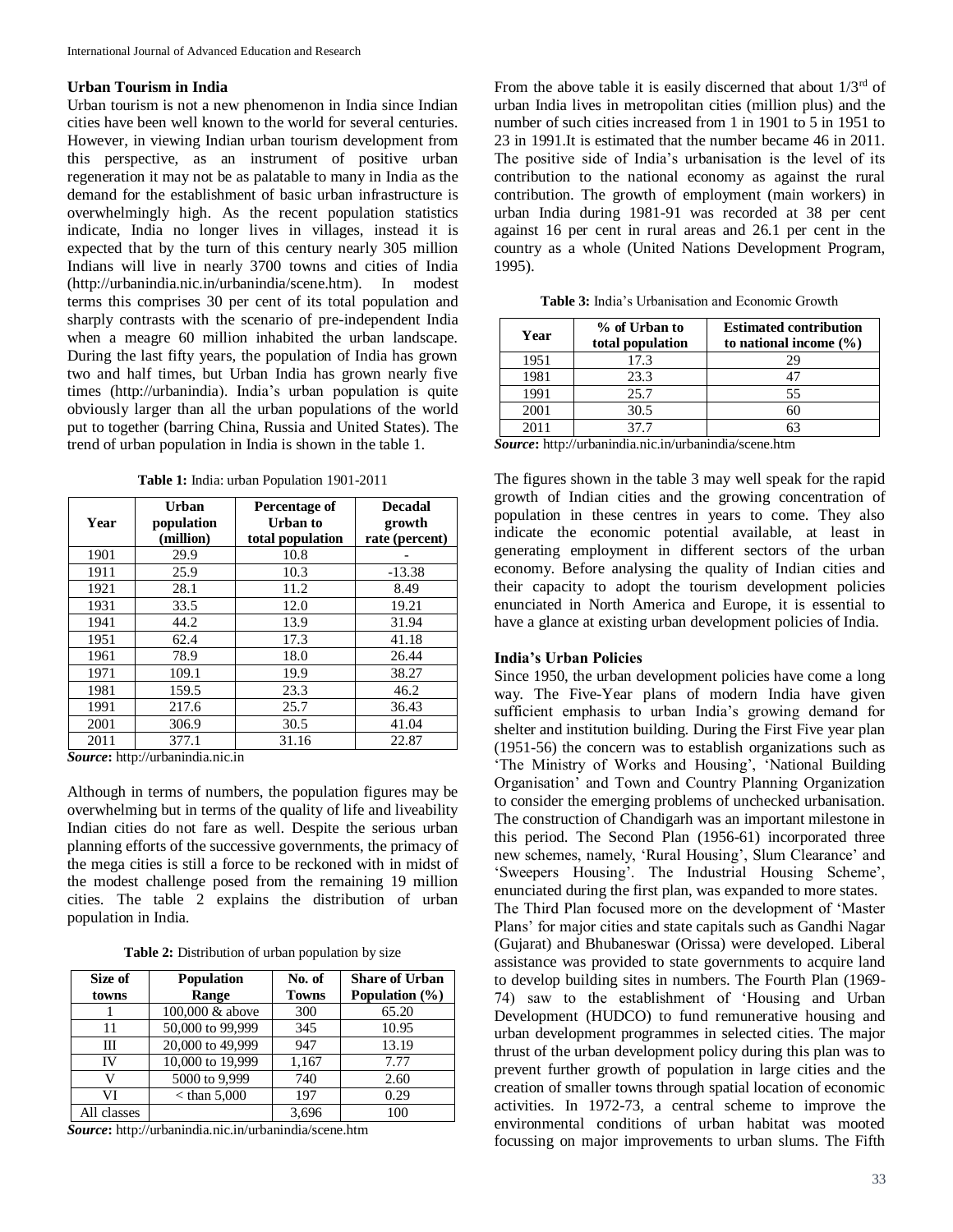Plan (1974-79) comprised urban polices favouring the development of small and medium towns and emphasising a comprehensive regional approach to problems in metropolitan areas. The Urban Land Ceiling Act was a major innovation policy of this period.

The Sixth Plan (1980-85) conceived policies to create more services for the urban poor. The major outcome was the launch of 'Integrated Development of Small and Medium Towns' program to make provision for roads, pavements, minor civic works, bus stands, markets, shopping complex in towns with less than 100 000 population. The Seventh Plan (1985-90) incorporated urban development policies to involve the private sector in major urban housing projects. The policies saw a three-fold role was assigned to the public sector, namely, mobilisation for resources for housing, provision for subsidised housing for the poor and acquisition and development of urban land. The important milestones of this plan were establishment of 'National Housing Bank' and introduction of 'Urban basic Services for the Poor'. The submission of a report prepared by the 'National Commission of Urbanisation' during this period was very clear about the impending dangers of uncontrolled urbanisation and its effect on the quality of liveability in India's cities. The Eighth Plan (1992-97) on the grounds of the report's findings and suggestions recognized the importance of the urban sector for the national economy (Ministry of Urban Affairs & Employment, 1998). The Plan identified the following key issues of the emerging Indian urban scenario:

- The ever increasing urban population has placed enormous pressure on the accumulated backlog of urban housing thereby creating more slums and degrading the city environment
- Creation of widening gap, between the demand and supply with reference to basic services like drinking water, sanitation, education and health, and shrinking the opportunities for the urban poor in all spheres of urban development and
- Creation of high incidence of urban poverty as 41.8 million urban people lived below the poverty line (World Bank, 1996).

The newly formulated 'National Housing and Habitat Policy' in 1998 by the Ministry of Urban Affairs and Employment, Government of India, attempted to look into the desperate urban scenario created by the unchecked urban population growth. The report proposed several strategies to create a better urban environment for all and to go along with the national agenda 'Housing for all'.

The strategies are:

- Understanding the fact that the state funding will never be adequate to create more urban dwellings and services, the report suggested the unlimited participation of the private sector in creation of these basic necessities of urban life.
- To enable this participation, the report recommended the removal of legal, financial and administrative barriers while accessing land, finance and technology for the nongovernmental initiatives.

The redeeming feature is the strong recommendation of the NHHP to involve the Corporate, Private and Cooperative in a purposeful manner to create a more amenable urbanisation than the existing one. The thrust of all these urban policies is to insist a legitimate share for the private sector in alleviating the stressful urban environment. In general, the policies aim to create more basic urban infrastructure and services to create a better quality of life for its inhabitants. The same policies with alterations may pave the way for similar initiatives in developing urban tourism related functions and services. The public-private partnership understanding can well be extended to other spheres of urban development such as creation or maintenance of tourist icons inside the city or town. The already existing modes of 'Private–Public-Partnership' may also be extended to strengthen and revitalise the existing urban cultural and heritage tourism.

## **Classification of Urban Tourism**

Indian urban tour circuits can be classified as

- Capital cities both central & state capitals such as New Delhi, Bangalore, Bhopal, Mumbai, Chennai, Ranchi, Guwahathi, Port Blair, Chandigarh etc.
- Metropolitan cities such as Delhi, Mumbai, Calcutta and Chennai.
- Large historic cities such as Ajmer, Amritsar, Allahabad, Aurangabad, Dwaraka, Chidambaram, Palakkad, Hyderabad, Jabalpur, Jodhpur, Rameshwaram, Baroda, Bhuj, Mysore, Hampi, Nagpur, Pune and Jayapur.
- Inner city areas such as Rajkot, Gurgoan, Lucknow, Indore, Pimpri, Nasik, Ghaziabad, Faridabad, Thane, Kanpur, Mahabaleshwara, Tiruvannamalai, Kancheevaram etc.
- Revitalized water coastal lines areas such as Mangalore, Goa, Mumbai, Elephant caves, Karwar etc.
- Industrial cities such as Bangalore, Nagpur, Noida, Hoshiarpur, Chandigarh, Patiala, Kanpur, Vijayawada, Firozabad, Bhiwandi, Ludhiana, Moradabad, Bhagalpura, Rourkela, Bokaro, Indore, Pitampur, Dibrugarh etc.
- Seaside resorts and winter sports centers like Mangalore, Vishaka pattanam, Machalipattanam, Panaji, Surat, Vadodara, Diu, Daman, Cochin, Tuticorin, Puri, Porbundar, Tiruvanthapuram, Thrissur, Calicut, Kottayam, Ernakulum, Mumbai etc.
- Purpose-built integrated resorts such as tourist home stays in Ladhak, Shimla, Darjeeling, Uttaranchal, Jammu, Kashmir, Srinagar etc.
- Specialized tourist service centers
- Cultural art galleries, museums, conclaves.

## **Understanding Indian Urban Tourism**

Urban tourism depends on urban people who want to take off time with leisure for an outing with their families as they wish to know the ethno -cultural significance of India through tour destinations. They would like to visit museums, art galleries, aquariums, concert halls, convention centers, drama theatres, amusement parks, cultural bonanza, entertainment plazas, biz sporting complexes, fun forts, consumer fairs and such other sponsored festive events. Urban people want to share this leisure time with entertainment, fun and information (Ministry of tourism, 2014)<sup>[9]</sup>. Most of the urban complain that the accommodation facilities, rooms, lodges, boarding, street conditions, eateries, shopping facilities etc. are what they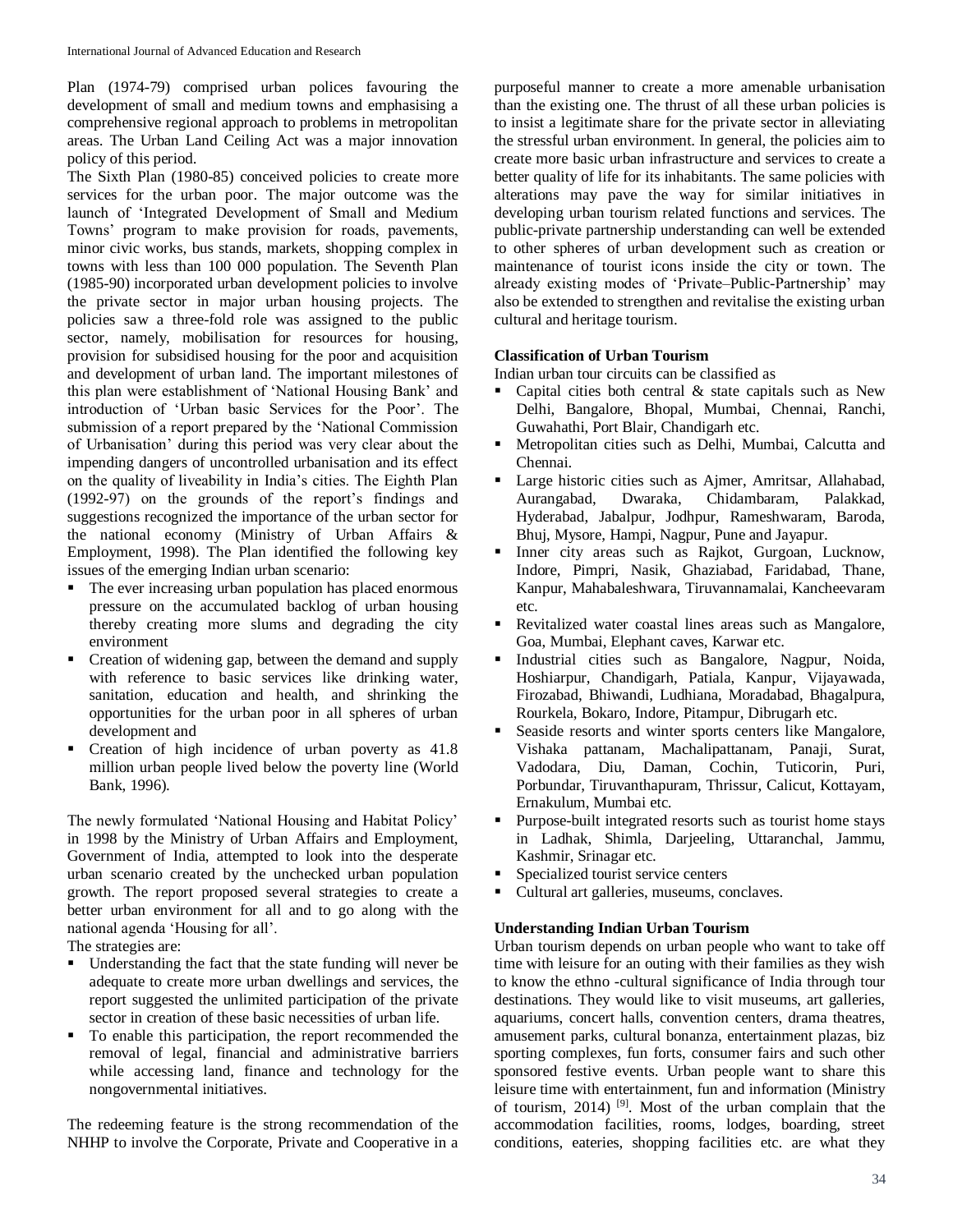expect from touring. But most of the urban touring places either suffer from shortage of basic amenities or infrastructure facilities. The lack of parking facility, amusements, ATMs, drinking water, food outlets etc. sometimes the transportation to such destinations are so hazardous that urbanites like to stay at home rather than touring. Most of the urban cities suffer from land mark marking, urban mapping, data on internet, destinations listing, online services etc. (Ministry of tourism,  $2014)$ <sup>[9]</sup>.

## **Strategies**

- 1. Setting up of Information centers or internet centers, tourism information centers, tour guide information, brochure and manual guide centers, nodal centers for linking tourism spots etc. will help urban tourism industry.
- 2. Handicrafts training by encouraging the development of supportive networks of women entrepreneurs across India can help promote urban tourism.
- 3. Training urban youth and women as a whole on product development and management marketing or urban products in an organized way can promote urban tourism capacity building and training them towards producing special products for foreign and local tourists can support urban tourism (Ministry of Tourism, 2014).
- 4. Cultural sensitivity approaches and commitment to society provide women involvement in urban tourism. Hence women can be provided with training to reach out urban tourists (Ministry of Tourism, 2014).
- 5. Programs to generate income on tourist spots can also assist promotion of urban tourism. In this way urbanite's consumer needs can be met within the purview of the tourist destination (Ministry of Tourism, 2014).
- 6. Urban tourism related handicrafts artisanal cooperatives can train women entrepreneurs, youth and skilled persons to promote urban tourism.
- 7. As government can be made to fund seed capital to urban self help groups to engage in tourism promotion and tourism related industrial encouragement.
- 8. Requirements of local tourism needs can be met through awareness programs which aims at social inclusion can be a best tool to endorse urban tourism. Women can be trained in this respect (Ministry of Tourism, 2014).
- 9. Revenue from urban tourism enlargement helps in their livelihood opportunities and assists in sustainable development through building infrastructure, drinking water projects, sanitation facilities, improved accommodation, access to specialized health care, etc. (Ministry of Tourism, 2014).
- 10.Besides urban tourism helps in procuring equitable access, volunteering opportunities, tour packages, exchange ideas, success stories and customized program design services which can be an useful tool in capacity building (Journal of Sustainable Tourism, 2000).

### **Innovation in Urban tourism**

Indian urban tourism can be promoted with several pioneering innovations.

- Promotion of bicycle tourism inside urban circuit.
- Financing for eco friendly investments and making pollution free city touring.
- Collaborative process through inviting NGOs, private enterprises, tour organizations etc. (Ministry of Tourism, 2014).
- Popularizing traditional architecture, traditional accommodations, garden houses, green postures, reducing motorized transport have been tested in other countries with success.
- Projecting urban tourism as main engine for economic growth with harnessing local human resources for tourism promotion with good training.
- Domestic tourism has to be projected as a base for developing tourism sector.
- Promotion of a global brand with specialties hither to not known will help Indian urban tourism industry.
- Acknowledging the key role of private sector as a facilitator and catalyst of tourism sector as tourism should be physically invigorated, mentally rejuvenated, culturally enriched, spiritually elevated.
- Finally developing a tourism circuit with special carbon free connectivity can boost urbanites (Ministry of Tourism, 2014).

## **The Urban Tourism Potential of India**

India is a country with enormous potential for economic growth, with the world's eighth largest economy and the tenth most industrialised country. It has a dynamic private sector which needs capital and technology that cannot be met domestically, and a growing middle class, seeking economic opportunity and better environmental conditions (World Bank, 1996). Foreign exchange rates may cause these figures to look meagre and insufficient, but in technical terms, India has progressed from abject poverty and industrial inactivity caused by hundreds of years of colonisation and exploitation to prosperity. The unchecked population growth has dwarfed the colossal progress achieved in several spheres of economic growth. It has also to be noted that all this progress had taken place in less than 50 years of continuous democracy. Very few non-European nations can match India in this respect.

India has been gifted with nature's bounty. It has an unrivalled coastline, impressive mountain ranges, scenic valleys, rich forests, dazzling wildlife and splendid memorial masterpieces. The recent incentives that have been accorded to the tourism industry in many parts of India, proves that, finally public and private sectors have understood the socio-economic potential of this industry for the general good of the country (The Hindu, 25-5-1999). The status accorded to tourism in ministerial levels (in central as well as state levels) earns status from all sides. The merger of National Airport Authority of India with that of Airport Authority of India to create an Airports Authority of India in 1995 was a worthy step towards improving the travel component of the gigantic industry. The up gradation of 20 airports has also given a boost to international tourism inside India.

The National Action Plan for tourism (1992) outlined number of programs to boost the well-being of the country's tourism industry. These include development of special tourism areas, selected travel circuits and destinations, heritage hotels and paying guest accommodation. To achieve its plan objectives, seven committees were initiated to look after tourist accommodation needs, development of tourism infrastructure